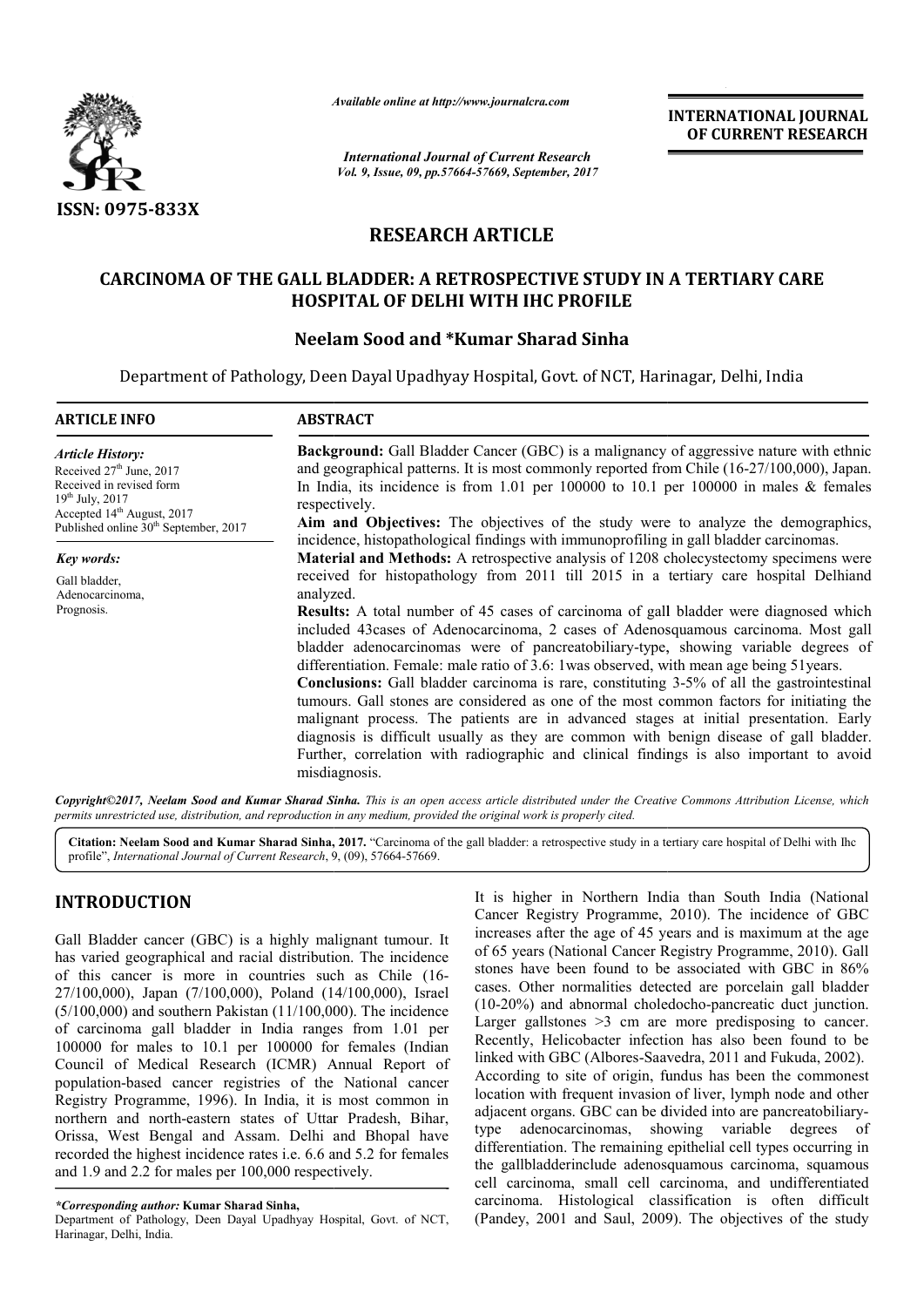were to analyze the demographics, incidence, histopathological findings with immunoprofiling in gall bladder carcinomas.

## **MATERIAL AND METHODS**

A retrospective study was carried out from 2011 to 2015 in Department of Pathology in a tertiary hospital, Delhi, in 1208 cholecystectomy specimens submitted for cholelithiasis and the clinically suspected cases of gall bladder tumorsand correlated with the biochemistry findings. We included all the diagnosed cases of Gall bladder carcinomas and excluded all those cases which were clinically suspected as carcinoma but were not histopathologically confirmed and cases for which specimen or paraffin blocks were not available. All specimens had minimum three sections from different anatomical regions of the gall bladderor processed entirely. Histopathological sections were stained with hematoxylin and eosin stain, special mucin stains such as PAS & Alcian blue. Immunohistochemical markers such as Ki-67, P53, CK-7,CK-5,CK-20, CEA, EMA and CA19-9 were performed in cases of malignancy. Also our emphasis was to know the following

 Thrust was laid on intraoperative examination of gall bladder for selection of samples to be sent for histopathology which helps to decrease the expenditure on resources required for histopathological examination.

## **RESULTS**

A total 45 cases of carcinoma of gall bladder were diagnosed which included 43 cases of adenocarcinoma and 2 cases of adenosquamous carcinoma. Most gall bladder adenocarcinomas were of pancreatobiliary-type, with variable degrees of differentiation. Carcinoma insitu changes were noted in 7 other cases. Female:male ratio of 3.6:1(BC-1) was observed with mean age being 51and median 45years.38 cases showed presence of gallstones. 33 cases showed growth arising from the fundus, 3 cases from body, 1 involving neck and the rest were diffusely involving the wall (Piechart, Fig.1). Out of 45 cases, only 6 cases were suspected as malignant either radiologically or as preoperative findings which showed concordance.



#### **Figure 1.Female/MaleRatio**

| <b>Histological Type</b>   | <b>Number of cases</b> | Percentage |
|----------------------------|------------------------|------------|
| 1. Adenocarcinoma          | 43                     | 96         |
| Well differentiated        | 29                     | 67.4       |
| Moderately differentiated  | 10                     | 23.2       |
| Poorly differentiated      |                        | 9.3        |
| 2. Adenosquamous carcinoma |                        |            |

Total 100

**Table 1. Histological Diagnosis with Grading**

#### **Advances in knowledge**

- To know the incidence of GBC in North India, with most common pattern.
- Study of various patterns of GBC.
- As seen in our study the number of clinically suspected cases and incidental carcinomas of Gall bladder are high and we endorse the histopathological examination of all excised GB specimens
- To study IHC for GBC and its use in GBC.

#### **Application in patient care**

 Factors such as age &sex with dietary factors which are important for early detection of GBC.

Out of the remaining 39 cases, in 32 cases, lesions were detected on gross examination whereas only in 7 cases, malignancy was detected microscopically. Of the 43 cases of adenocarcinoma, 2 cases of adenocarcinoma with focal micropapillary configuration with pyloric and intestinal metaplasia (Fig.6) and 1 case of Adenocarcinoma with neuroendocrine differentiation. A case showed Adenocarcinoma of GB with involvement of the duodenal mucosa (Fig.4) whereas another case showed involvement of CBD and Pancreas (Fig.5). Fivecases showed polypoidal configuration, 4 cases associated with insitu changes. In terms of grading, 29 cases were of well differentiated adenocarcinomas (Fig.2), 10 cases of moderately differentiated adenocarcinomas and 4 cases of poorly differentiated carcinomas (Table 1).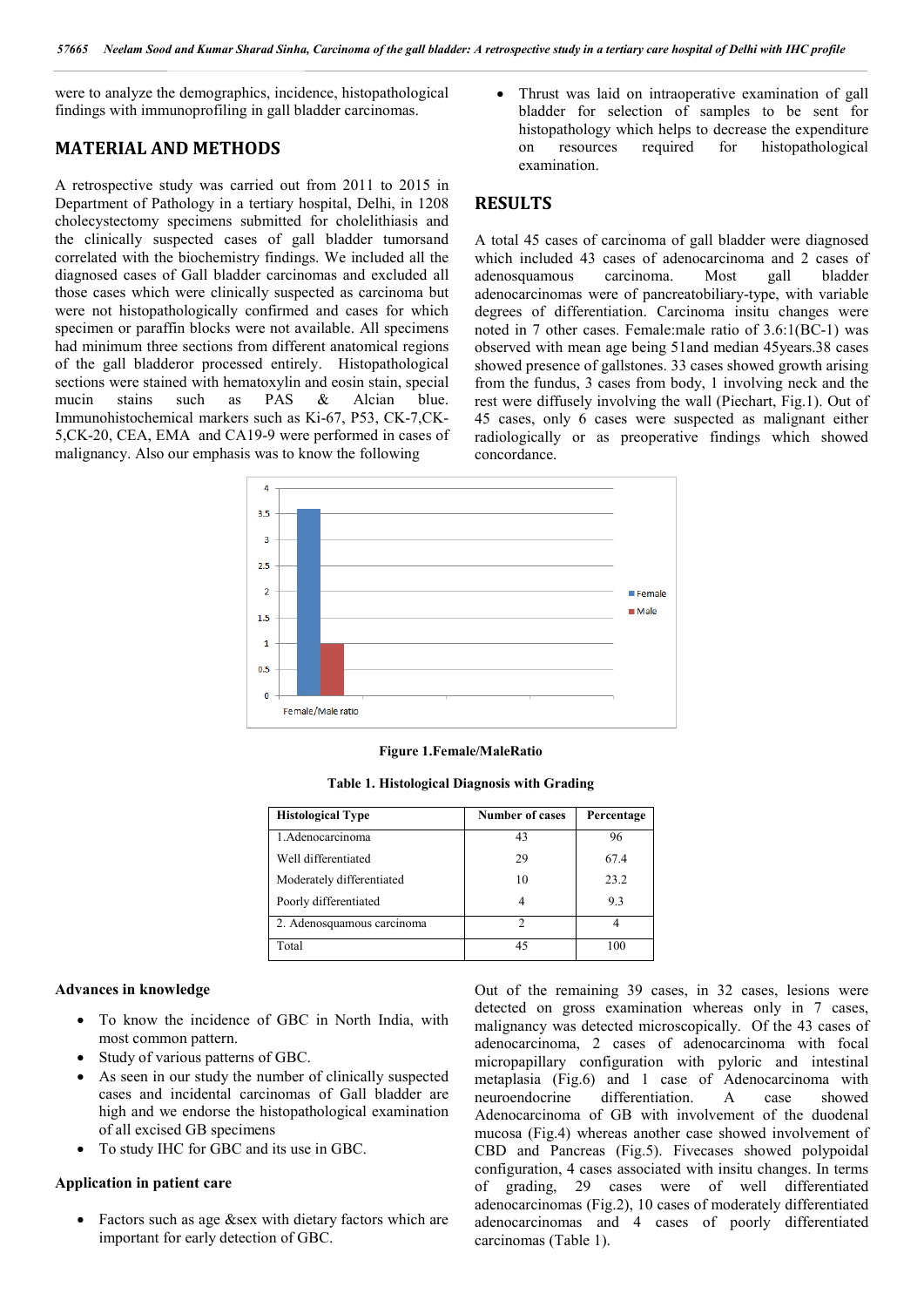

**Piechart1**



**Barchart-2- IHC study. Percentage of Carcinoma GB cases showing positivity for different markers (n-45)**



**Fig. 1. Gross findings showing Papillary grey white growth**



**Fig. 2a,b Well differentiated AC with villoglandular pattern and invasion into muscle layer (100X,H&E)** 

Adenosquamous carcinoma was seen in 2 cases (Fig.3). Mucin stains, PAS showed positivity in 22 cases and Alcian blue in 17 cases of malignant cases. CK-7 positivity was seen in 38 cases, CK-20 in 32 cases out of which, 20 cases were also positive for CK-7. CK-5positivity of squamous cell component positive for CK-7. CK-5positivity of squamous cell component<br>in Adenosquamous carcinoma was also noted (Fig.9).CEA was positive in 30 cases whereas EMA in 33 cases.



Fig 3 a,b- Adeno squamous carcinoma (100X,400XH&E)



**Fig. 4a,b,c,d Moderately differentiated AC with invasion into**  Fig. 4a,b,c,d Moderately differentiated AC with invasion into duodenum(100X,100X,100X,H&E, PAS with AB-Positive, PAS **with AB-Negative, Negative, H&E**



**Fig.5a,b. Involvement of CBD and pancreas (40x,100x,H&E)**



**Fig. 6a,b,c- AC with micropapillary configuration, intestinal metaplasia and in-situ chan AC situ changes. (100X,100X,100X,H&E)**



**Fig.7-Ki-67 positivity 67 positivity (40X)**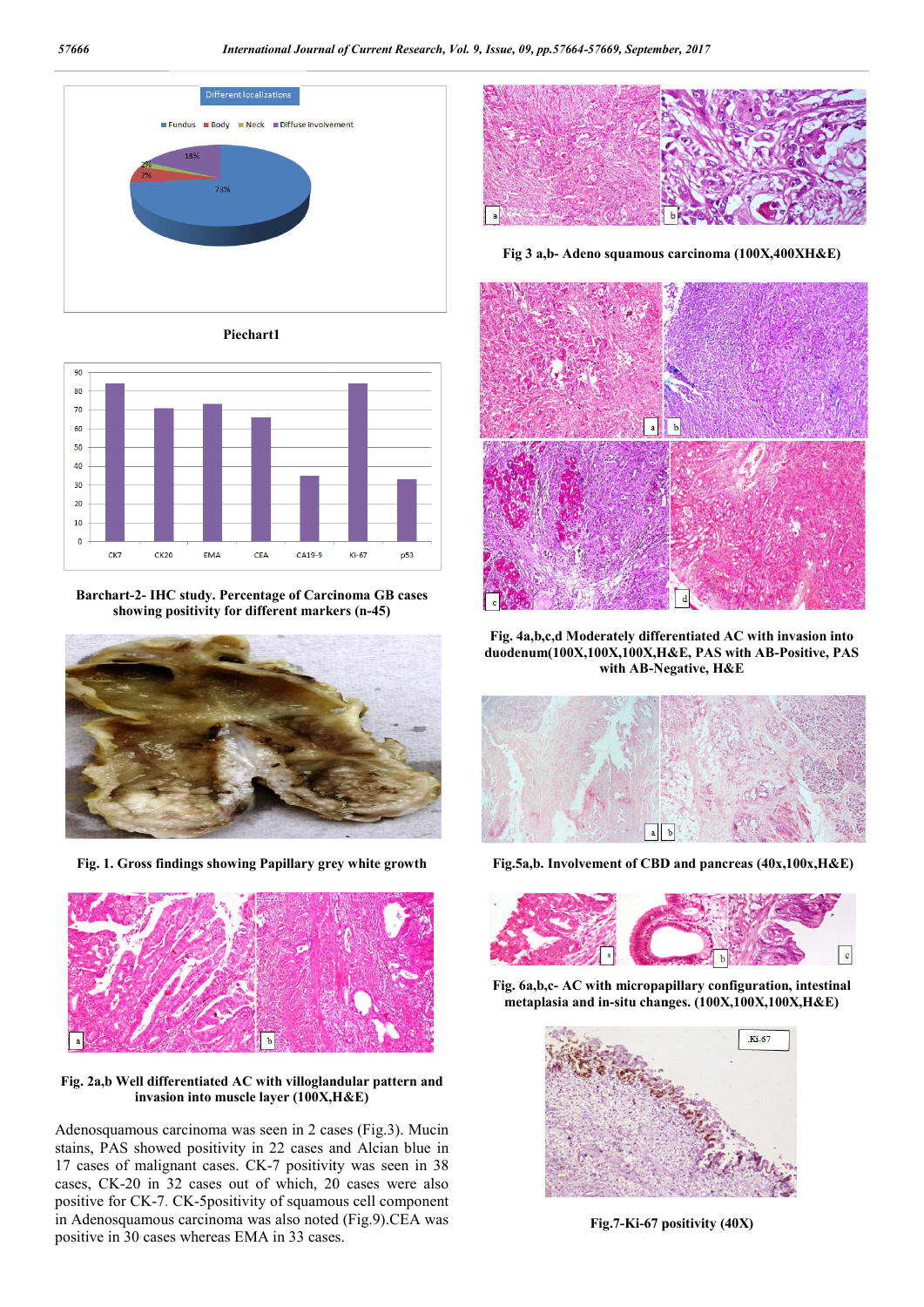

**Fig 8 a,b,c,d- Ki-67, EMA, CK-7, CEA positivity in Adenocarcinoma(40X,40X,100X,40X)**



**Fig.9. CK-5 positivity of squamous cell component in Adenosquamous carcinoma (40X)**

CA19-9 was positive in 16 cases. Ki-67 scoring was high in 38 cases whereas p53 in 15 cases (BC-2, Fig.7, 8). The majority of the cases presented at stage –II (35 cases).

### **DISCUSSION**

Gallbladder cancer is the commonest cause of death among the biliary malignancies (Khan, 2010). It is usually detected at an advanced stage due to its non-specific symptoms (Le, 2011). Gallbladder cancer is among the top five common cancers in females in Delhi (Tyagi, 2008), whereas in the endemic zone of eastern India, it is the third most common malignancy of the gastrointestinal tract (Shukla, 1985). Based on the Adyar Cancer Registry report, the prevalence figure of GBC was 0.52 % amongst men and 0.66 % amongst women (Shanta, 1990). In our study, 45 patients were followed up for over a period of 4 years. The incidence seen in our study observed was 3.7% .The age group of the patients was 25-80 years with a maximum incidence in the sixth decade of life, similar to study by Khan *et al.* (Khan, 2010).

The geographical variations describe the cultural, dietary or genetic differences in the Indian population. The reported female to male ratio worldwide is 4:1 and we found a ratio of 3.6:1disease was found to be more common in the northern states of India. The various risk factors included age, sex, gall stones, diet and chronic inflammation, all of which could not be established in this retrospective study, except for a high incidence of gall stones (85%) and chronic inflammation (Shukla, 1985). Gall stones are the most common factor in carcinogenesis. Physical trauma which was produced by the stones might have resulted in epithelial dysplasia and ultimately in the progression to carcinoma. In our study, 85% of the patients had associated gall stones. Similar results were noted by Khan *et al*, in 96.15% of the cases as well as from MD Anderson Hospital in which 88% incidence of gallstones (Khan, 2010 and Perpetuo, 1978). Gall stones have been present in 70% of cases in Indian population (Pandey, 2001). These studies favour possible causal association between gallstones and GBC. The present series show the mean age of the patients to be 51years, with a wide range of 28-82 years as also noted by in other studies (Shukla, 1985; Pandey, 2001 and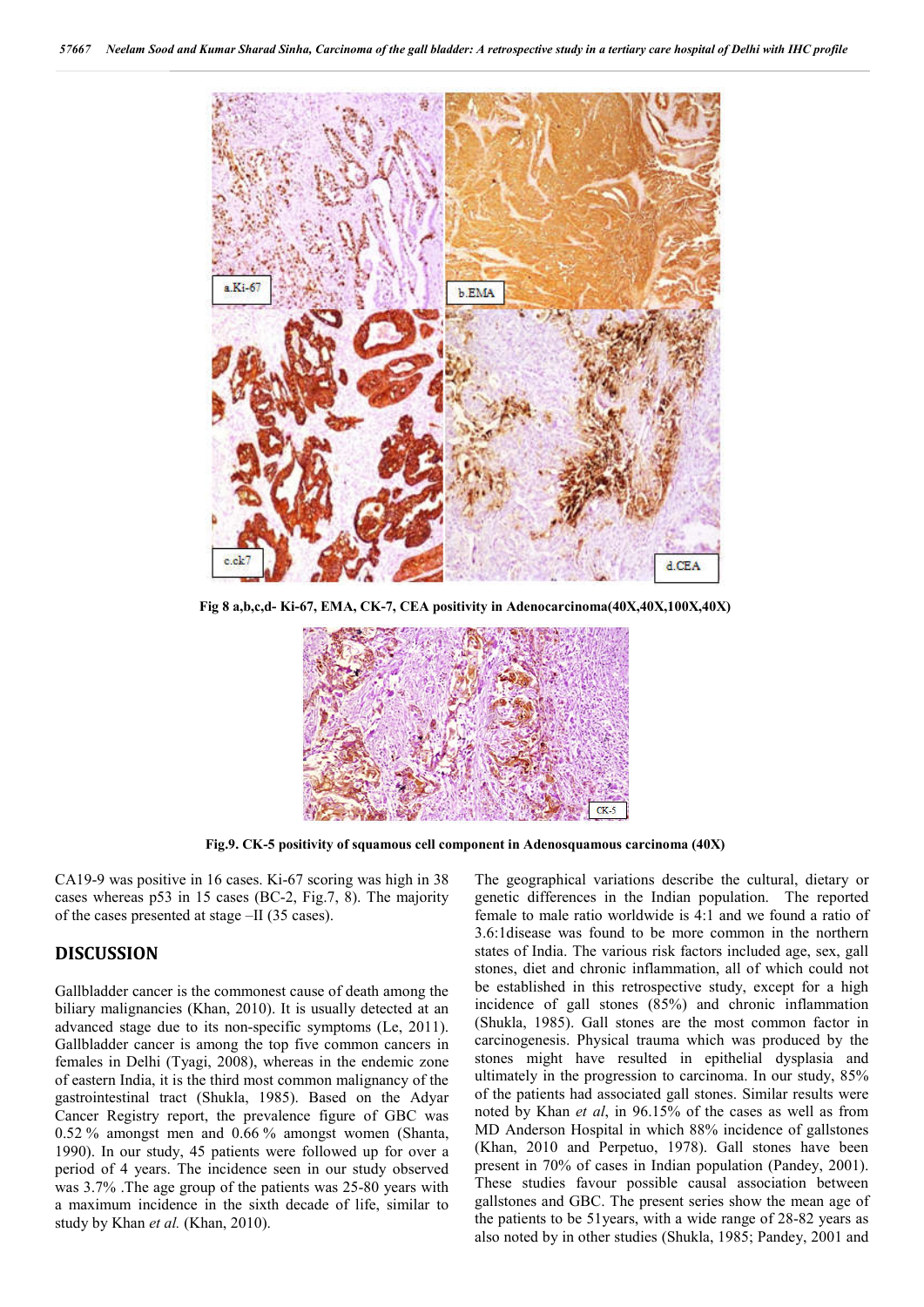Shanta, 1990). Results from our study showed that gallbladder cancer is predominantly a disease of elderly females; with an overall Female to male ratio of 3.6:1. These results were consistent with the results of other studies (Shukla, 1985 and Pandey, 2001) where it was reported to be 1:3 and 1:2.5 respectively. Adenocarcinomas are the most frequent histological subtype of the malignant gallbladder neoplasms, representing approximately 90-95% of all cases. In contrast, squamous cell or 'epidermoid' carcinomas and adenosquamous carcinomas are rare (Roa, 2011). In our study Adenocarcinoma, not otherwise specified, constituted the most common (96%) histological type followed by Adenosquamous (4%). Histopathology revealed comparable findings in other studydone by Hamdani *et al*. who reported 114 cases of Adeno carcinoma and 1 case of Adenosquamous carcinoma GB (Hamdani, 2012). Seven cases of incidental GBC which had negative clinical, radiological and intraoperative macroscopic findings for any growth (1.5%) were observed in the current study, five cases had polypoidal mass  $(1.1\%)$ , these cases were report as adenocarcinomas.

Our results were comparable with a study from Malaysia where 9 cases of incidental GBC were reported, whereas Lobo *et al.* reported 4 cases of incidental carcinomas as unexpected histopathological finding in the resected specimens of elective cholecystectomy which were performed for benign gall bladder diseases (Khoo, 2008; Lobo *et al*., 2012).PAS and Alcian blue positivity was observed in 48.8% and 37.7% malignant cases which was similar to study done by Gupta *et al*. in 57% and 36% cases. The immunoprofile of GBC is similar to that of bile duct carcinoma (intrahepatic and extrahepatic) and pancreatic carcinoma. Cytokeratin 7 (CK7) is almost always positive, Cytokeratin 20 (CK20) can be positive, more often in extrahepatic bile duct carcinoma than intrahepatic cholangiocarcinoma.

In addition, carcinoembryonic antigen-monoclonal (CEA-M), carbohydrate antigen (CA19-9), B72.3, MUC1, and MUC5AC are also positively expressed in bile ducts and GBC but can befocal (Pritchard, 2009).CK-7 positivity was seen in 84% cases whereas CK-20 in 44% cases which was similar to study done by Duval *et al*. in 82% cases for CK-7 and 27% cases for CK-20 (Duval, 2000). Despite the advances in medical imaging it is still difficult to diagnose gall bladder cancer preoperatively. According to study done by Gonzalez *et al.,* he emphasized on diagnosing GB carcinomas based on patient's clinical details and intraoperative macroscopic findings instead of sending all the specimens for histopathology as it can help decrease human and material resources needed for the traditional method for detecting gallbladder carcinoma (Romero-González, 2012).

#### **Conclusion**

As seen in our study with concordance to other studies the incidence of GB carcinomas is quite high in Delhi and North India. Carcinoma of gall bladder is rare and accounts for only 3-5% of all the gastrointestinal tumours. Stones are considered as one of the most common factors for initiating the malignant process. Carcinoma of the gallbladder has a poor prognosis since it usually presents at a very advanced stage. Detection of carcinoma at an earlier stage is very difficult because the symptoms most of the time mimic benign gallbladder diseases. As seen in our study the number of clinically suspected cases and incidental carcinomas of Gall bladder are high.

## **REFERENCES**

- Albores-Saavedra, J., Chable-Montero, F., Angeles-Albores, D., Schwartz, A., Klimstra, D.S. and Henson, D.E. 2011. Early gallbladder carcinoma: a clinicopathologicstudy of 13 cases of intramucosal carcinoma. *Am J Clin Pathol* 135(4):637-642.
- Duval, J.V., Savas, B.S., Banner, B.F. 2000. Expression of Cytokeratins 7 and 20 in Carcinomas of the Extrahepatic Biliary Tract, Pancreas, and Gallbladder. *Arch Pathol Lab Med.*124:1196–1200
- Fukuda, K., Kuroki, T., Tajima, Y. 2002. Comparative analysis of Helicobacter DNAsand biliary pathology in patients with and without hepatobiliary cancer. *Carcinogenesis* 23:1927-1931.
- Gupta, S.C., Misra, V., Singh, P.A., Roy, A., Misra, S.P., Gupta, A.K. 2000. Gall stones and carcinoma gall bladder. IJPM., 43(1): 147-54.
- Hamdani, N.H., Qadri, S.K., Aggarwalla, R., Bhartia, V.K., Chaudhuri, S., Debakshi, S. *et al*. 2012. Clinicopathological Study of Gall Bladder Carcinoma with Special Reference to Gallstones: Our 8-year Experience from Eastern India *Asian Pacific J Cancer Prev.,* 13 (11), 5613-5617
- Khan, R.A., Wahab, S., Khan, M.A., Siddiqui, S., Maheshwari, V. 2010. Advanced presentation of gall bladder cancer: An epidemioclinicopathological study to evaluate the risk factors and to assess the outcome. *JPMA.,* 60:217-19.
- Khoo, J.J., Misron, N.A. 2008. A clinicopathological study of nine cases of gallbladder carcinoma in 1122 cholecystectomies in Johor, Malaysia. *Mal J Pathol*., 30, 21-6.
- Le, M.D., Henson, D., Young, H., Albores-Saavedra, J. 2011. Is gallbladder cancer decreasing in view of increasing laparoscopic cholecystectomy? *Ann Hepatol.,* 306-14
- Lobo, L., Kishan Prasad H.L, Satoskar, R.R. 2012. Carcinoma of the Gall Bladder: A Prospective Study in a Tertiary Hospital of Bombay, *IndiaJournal of Clinical and Diagnostic Research.* 6(4): 692-695
- National Cancer Registry Programme. Three year report of the Population Based Cancer Registries 2006-2008. New Delhi: Indian Council of Medical Research 2010.
- Pandey, M., Pathak, A.K., Gautam, A., Aryya, N.C., Shukla, V.K. 2001. Carcinoma of thegallbladder. A retrospective review of 99 cases. *Dig Dis Sci.,* 46(6):1145-1151.
- Perpetuo, M. D. C. M. O., Valdivieso, M., Heilbrun, L. K., Nelson, R. S., Connor, T. and Bodey, G. P. 1978. Natural history study of gallbladder cancer. A review of 36 years experience at M. D. Anderson hospital and tumor institute. Cancer, 42: 330–335
- Pritchard, C.C., Yeh, M.M. 2009. Pathology and diagnostic pitfalls ofcholangiocarcinoma. Rising incidence of an old cancer. *Pathology CaseReview.,*14(1):28-33.
- Roa, J.C., Tapia, O., Cakir, A., *et al*. 2011. Squamous cell and adenosquamous carcinomas of the gallbladder: clinicopathological analysis of 34 cases identified in 606 carcinomas. *Mod Pathol*.,24, 1069-78.
- Romero-González, R.J., Garza-Flores, A., Martínez-PérezMaldonado, L., Díaz-Elizondo, J.A., Muñiz-Eguía, J.J., Barbosa-Quintana, A. 2012. Gallbladder selection for histopathological analysis based on a simple method: a prospective comparative study. *Ann R Coll Surg Engl.* 2012; 94(3): 159–164.